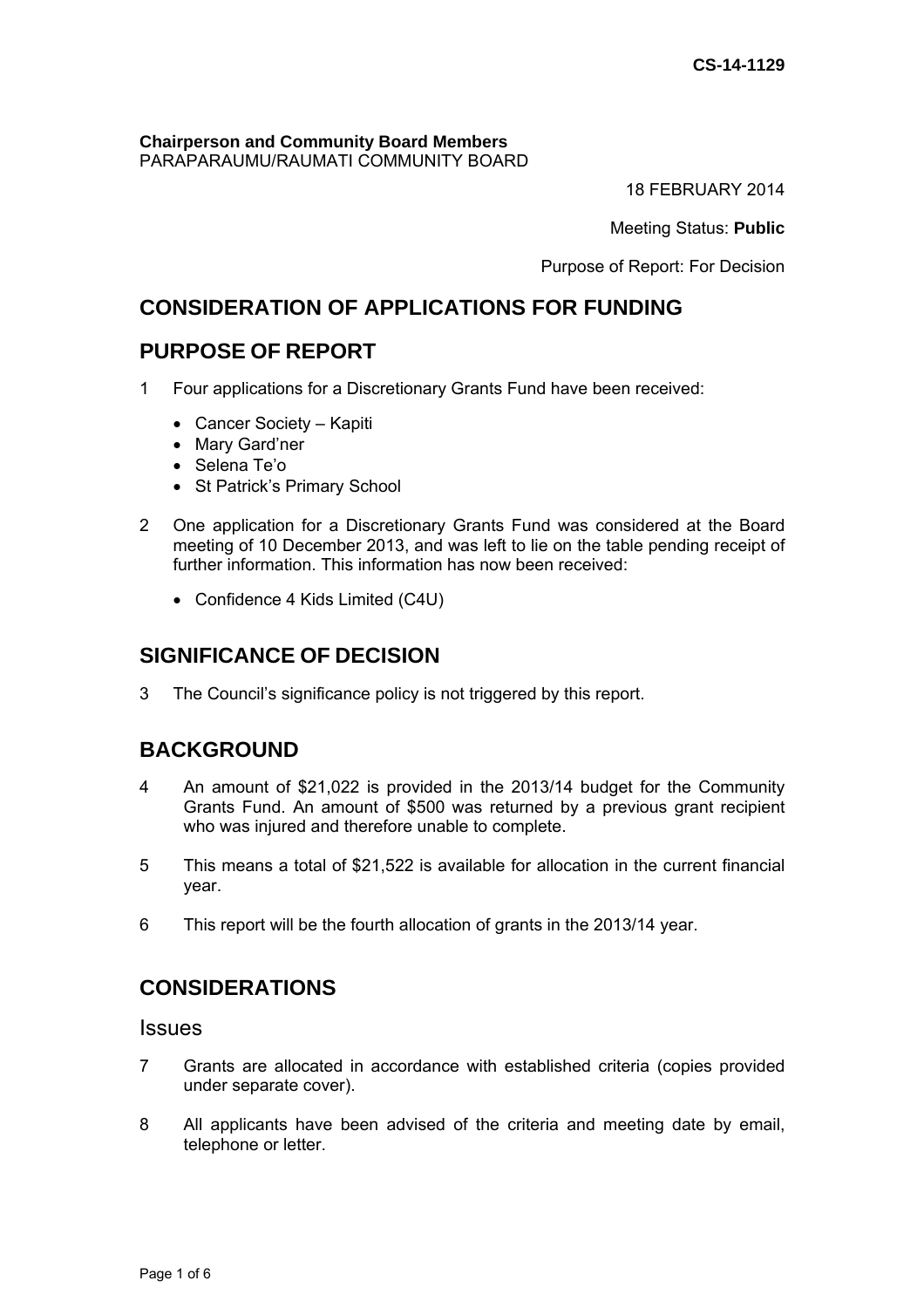## **Applications to the Discretionary Grant Fund**

#### Cancer Society – Kapiti

- 9 Funding of \$500 is sought to assist with the costs of providing a Survivor and Caregivers Marquee at the Cancer Society Relay for Life, at the Paraparaumu Domain on 22/23 February 2014.
- 10 This application can be considered under Eligible Purpose 2: *Special project or activity.*

#### Mary Gard'ner

- 11 Funding of \$500 is sought to assist with the costs of putting together a golf coaching resource.
- 12 This application can be considered under Eligible Purpose 2: *Special project or activity.*

### Selena Te'o

- 13 Funding of \$500 is sought to assist with the costs of competing in the Kapiti College Canada Tour 2014.
- 14 This application can be considered under Eligible Purpose 2: *Special project or activity.*

#### St Patrick's Primary School

- 15 Funding of \$457.52 is sought to assist with advertising costs associated with the St Patrick's Day Family Fair on 16 March 2014.
- 16 This application can be considered under Eligible Purpose 2: *Special project or activity.*

#### Confidence 4 Kids Limited (C4U)

- 17 This application was previously considered at the Board meeting of 10 December 2013. The application was left to lie on the table while further information was sought from the applicant, which has now been provided.
- 18 Funding of \$500 is sought to assist with hall hire costs to run their workshops.
- 19 This application can be considered under Eligible Purpose 5: *The remission of hall rental within the current financial year of the project or activity.*

## Financial Considerations

- 20 An amount of \$21,022 is provided in the 2013/14 budget for the Paraparaumu/Raumati Community Grants Fund. An amount of \$500 was returned by a previous grant recipient who was injured and therefore unable to compete.
- 21 A total of \$21,522 is therefore available for allocation in the current financial year.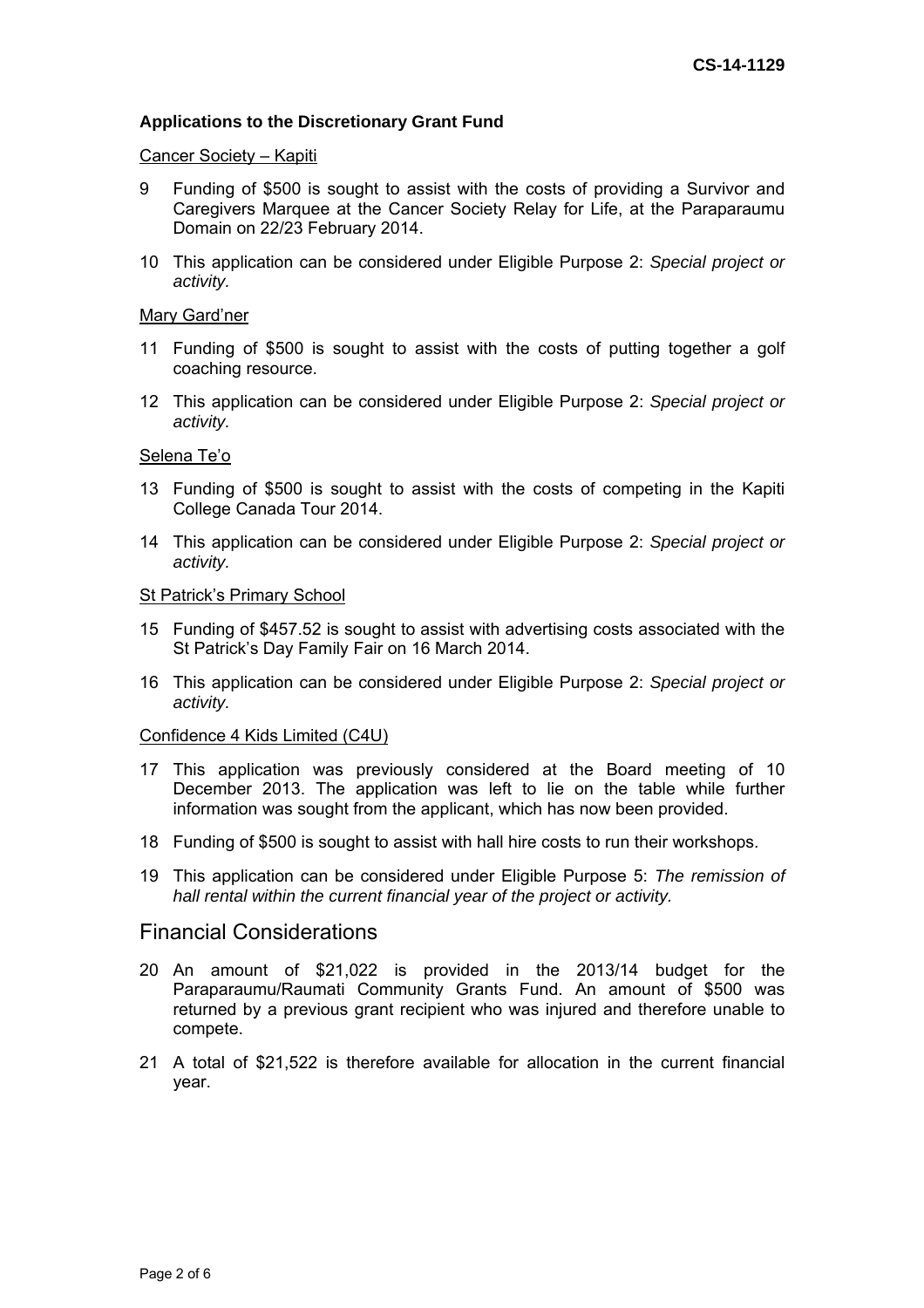|                                                                       |                       |                     |                                   | <b>Balance available</b><br>for distribution |
|-----------------------------------------------------------------------|-----------------------|---------------------|-----------------------------------|----------------------------------------------|
| 2013/14 Budget allocation                                             | \$21,022              | \$21,022            |                                   |                                              |
| Refund from Paris Dalrymple-Mortleman<br>(Injured, unable to compete) |                       |                     | $-$ \$500                         | \$21,522                                     |
| Date of meeting                                                       | Amount<br>applied for | Amount<br>allocated | <b>Total allocated</b><br>to date |                                              |
| 6 August 2013                                                         | \$5,621               | \$2,831             | \$2,331                           | \$18,691                                     |
| 17 September 2013                                                     | \$6,000               | \$3,700             | \$6,031                           | \$14,991                                     |
| 10 December 2013                                                      | \$4,500               | \$3,500             | \$9,531                           | \$11,491                                     |

- 22 The total of applications under consideration in this report is \$2,457.52.
- 23 Should all applications be approved in full, the balance available for distribution in the 2013/14 financial year would be \$9,033.48.
- 24 The following table shows all grants made to date in the 2013/2014 financial year:

| Date   | Recipient                   | Amount | Purpose of Grant                                                                        | <b>Report Back</b>                     |
|--------|-----------------------------|--------|-----------------------------------------------------------------------------------------|----------------------------------------|
| 6/8/13 | Kapiti Pony Club            | \$500  | Relocation costs and to purchase<br>storage container to convert into<br>a new clubroom | Due Aug 2014                           |
| 6/8/13 | <b>Emily Gannon</b>         | \$250  | Travel costs to Las Vegas to<br>World Hip Hop Dance<br>Championships                    | Received<br>09-08-13                   |
| 6/8/13 | <b>Christine White</b>      | \$300  | Accommodation during song<br>writing/singing camp                                       | Due Nov 2013                           |
|        |                             |        |                                                                                         | Reminder sent<br>$06 - 02 - 14$        |
| 6/8/13 | Karlos Zammit               | \$100  | Travel to Barcelona and London                                                          | <b>Due Nov 2013</b>                    |
|        |                             |        | for Ricki Herbert Football<br>Academy Tour                                              | <b>Reminder sent</b><br>06-02-14       |
| 6/8/13 | Katherine Ford              | \$240  | To cover 8 indoor netball games                                                         | <b>Due Nov 2013</b>                    |
|        |                             |        |                                                                                         | <b>Reminder sent</b><br>$06 - 02 - 14$ |
| 6/8/13 | <b>Caleb Howell</b>         | \$200  | Travel to Los Angeles Dance<br>Tour                                                     | Due Sept 2014                          |
| 6/8/13 | Kapiti Horticulture Society | \$250  | <b>Annual Flower Show</b>                                                               | Due Nov 2013                           |
|        |                             |        |                                                                                         | <b>Reminder sent</b><br>06-02-14       |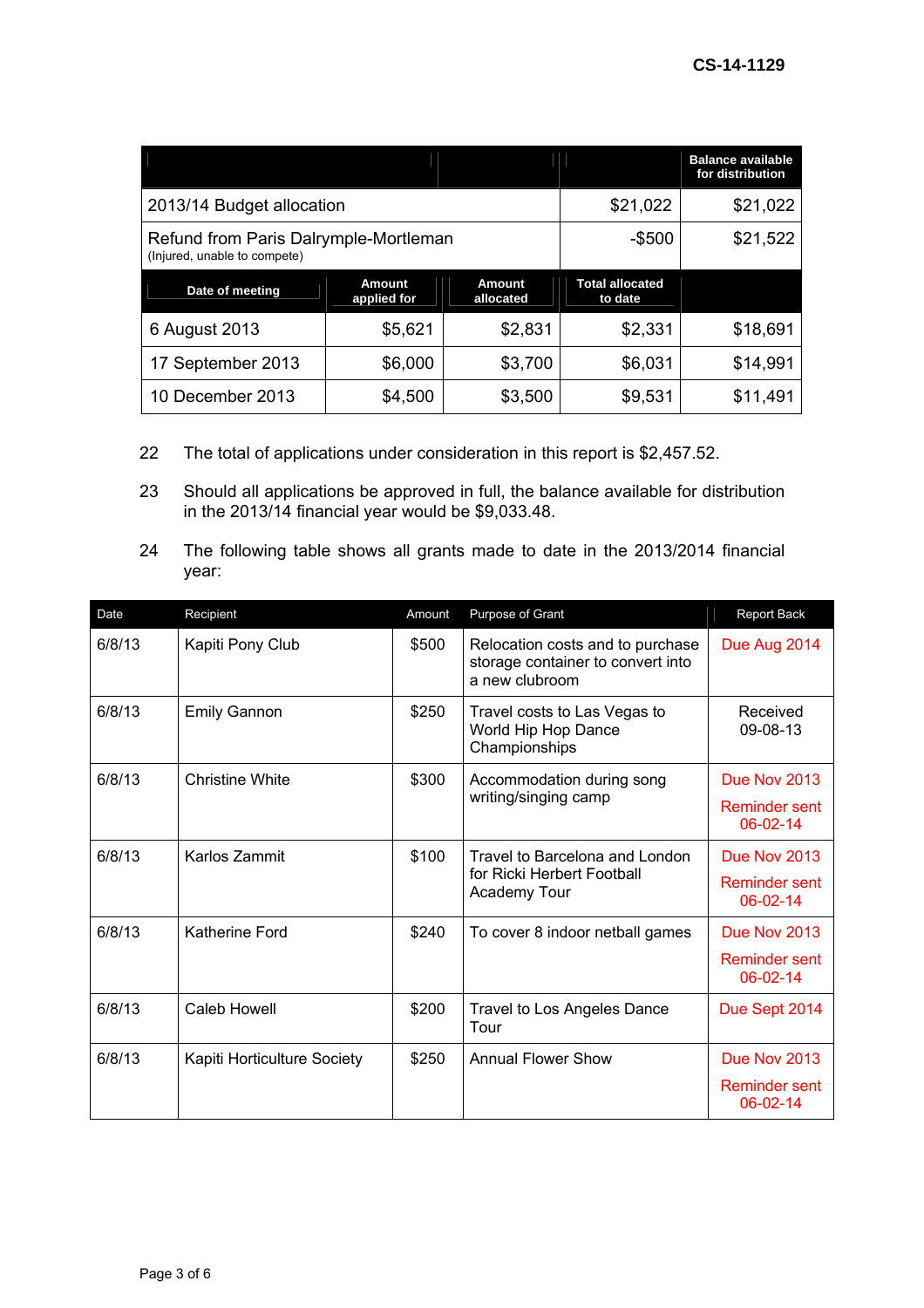| Date     | Recipient                                 | Amount | Purpose of Grant                                                         | Report Back                      |
|----------|-------------------------------------------|--------|--------------------------------------------------------------------------|----------------------------------|
| 6/8/13   | Kapiti Chess Club                         | \$200  | Replace chessboards, chess                                               | Due Nov 2013                     |
|          |                                           |        | pieces and clocks                                                        | <b>Reminder sent</b><br>06-02-14 |
| 6/8/13   | <b>Mulled Wine Concerts</b>               | \$200  | Delivering and removal of piano<br>to concerts                           | Received<br>15-08-13             |
| 6/8/13   | <b>Neko Diamantis</b>                     | \$341  | Aqua Zumba training course                                               | Received<br>16-09-13             |
| 6/8/13   | Kapiti Mountainbike Club                  | \$250  | <b>Additional Resource Consent</b><br>application for their biking track | Received<br>18-11-13             |
| 17/9/13  | Harry Baker                               | \$250  | School Exchange to Thailand<br>Nov 13                                    | Due Feb 2014                     |
| 17/9/13  | <b>Jarrod Stant</b>                       | \$250  | Football Tour to Malaysia Sept<br>13                                     | Due Dec 2013                     |
|          |                                           |        |                                                                          | <b>Reminder sent</b><br>06-02-14 |
| 17/9/13  | Johnny Hargreaves                         | \$250  | Inline Hockey in New Plymouth<br>27 Sep-1 Oct                            | Received<br>09-01-14             |
| 17/9/13  | Kenakena Boys Mentoring                   | \$500  | Overnight camp in December 13                                            | Due Mar 2013                     |
| 17/9/13  | Zane Blackman                             | \$250  | School Exchange to Thailand<br>Nov 13                                    | Due Feb 2013                     |
| 17/9/13  | Mary Potter Hospice                       | \$500  | <b>Strawberry Festival Nov 13</b>                                        | Received<br>03-02-14             |
| 17/9/13  | Probus Club                               | \$300  | 40 <sup>th</sup> Jubilee in November 2014                                | Due Feb 2013                     |
| 17/9/13  | <b>Holly Cooper</b>                       | \$250  | School Exchange to Thailand<br>Nov 13                                    | Due Feb 2013                     |
| 17/9/13  | L'Arche Kapiti                            | \$300  | A pilgrimage on the Wanganui<br>River Nov 13                             | Due Feb 2013                     |
| 17/9/13  | Peter Pan Playgroup                       | \$300  | Rental costs Kapiti Community                                            | Due Dec 2013                     |
|          |                                           |        | Centre                                                                   | <b>Reminder sent</b><br>06-02-14 |
| 17/9/13  | Stroke Club - Kapiti                      | \$300  | Hall rental at Kapiti Community<br>Centre                                | Due Dec 2013                     |
|          |                                           |        |                                                                          | <b>Reminder sent</b><br>06-02-14 |
| 17/9/13  | <b>Presentation Sisters</b>               | \$250  | Hall Hire and Security for their<br>Mission Gala 2013                    | Received<br>$12 - 11 - 13$       |
| 10/12/13 | <b>Light House Family Trust</b>           | \$500  | Costs of having seat harnesses<br>installed in the Light House vans.     | Received<br>28-01-14             |
| 10/12/13 | Kapiti Coast Rugby League<br>$(2004)$ Inc | \$500  | Cost of hiring fields for the 2013<br>Tag Season                         | Due Mar 2014                     |
| 10/12/13 | Sadie Stuart                              | \$500  | Costs associated with setting up<br>the Diesel Club                      | Due Mar 2014                     |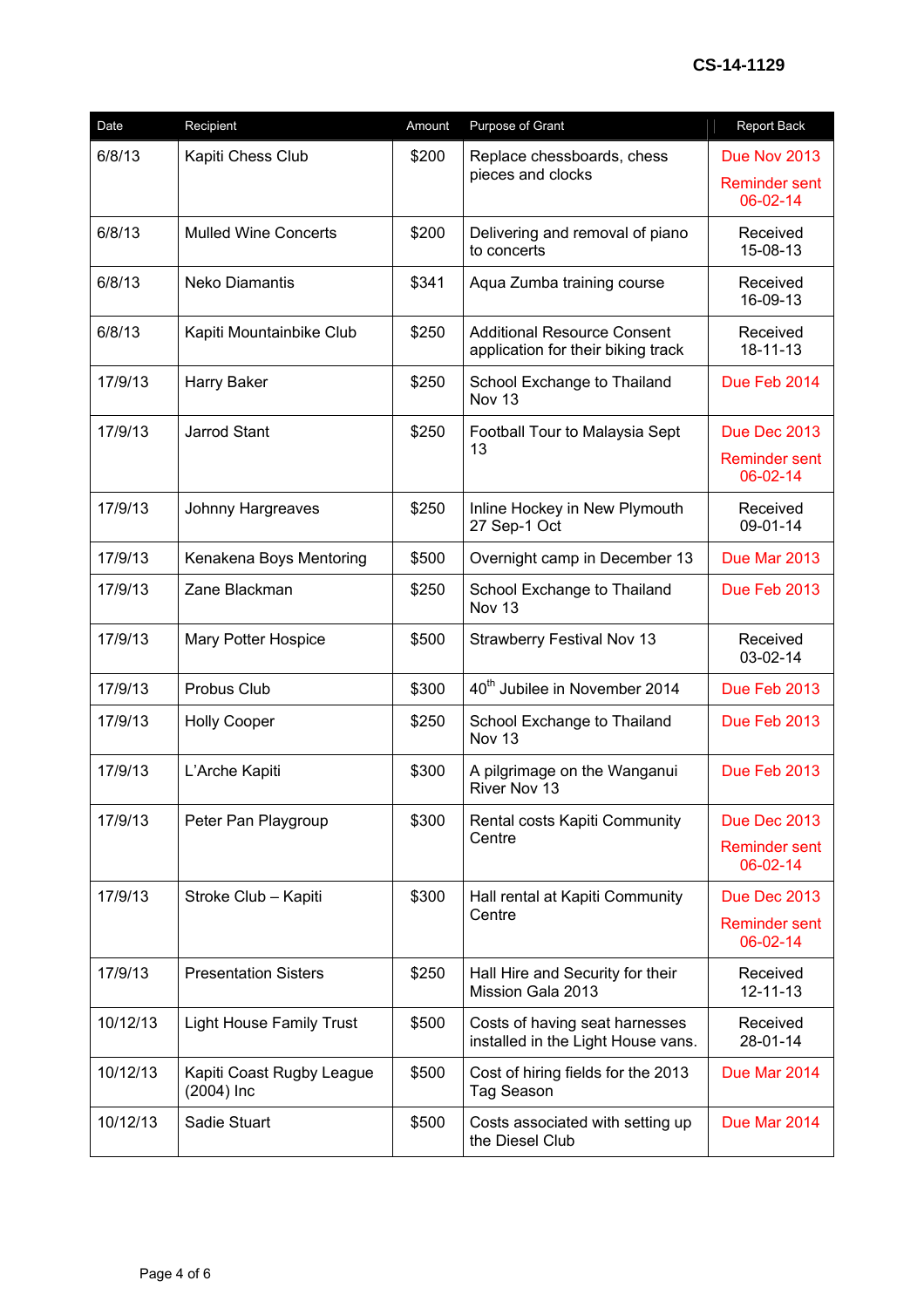| Date     | Recipient                                    | Amount   | Purpose of Grant                                                                  | <b>Report Back</b>                                         |
|----------|----------------------------------------------|----------|-----------------------------------------------------------------------------------|------------------------------------------------------------|
| 10/12/13 | Dean Hapeta                                  | \$250    | Holding the 'Reggae on the<br>Beach' events in Raumati, in<br>January 2014        | Received<br>09-01-14                                       |
| 10/12/13 | Jacinta Beckley                              | \$250    | Attending the NZ U20 Women's<br>Basketball Champs in Perth, in<br>February 2014   | <b>Due</b><br>Mar 2014                                     |
| 10/12/13 | Our Lady of Kapiti Parish<br>Events          | \$500    | Holding the fundraising luncheon<br>at Southwards Car Museum, in<br>December 2013 | Received<br>$21 - 01 - 14$                                 |
| 10/12/13 | Parkinson's Society Kapiti<br>Horowhenua Inc | \$500    | Administration costs of the<br>Society's local office                             | Receipt<br>received<br>09-01-14<br>(awaiting<br>Accty rep) |
| 10/12/13 | Kapiti Women's Community<br>Choir            | \$500    | Costs for Kapiti Uniting Church<br>Hall in Raumati Beach                          | <b>Due</b><br>Mar 2014                                     |
|          | Total allocated to date                      | \$10,031 |                                                                                   |                                                            |

## **Delegations**

25 The Paraparaumu/Raumati Community Board has delegated authority as at section D.10 of the Governance Structure approved by Council on 7 November 2013:

## *Community Grants*

*10.13 Authority to consider and approve the allocation of community-based grant funds as deemed appropriate under agreed criteria of both existing schemes and any granting schemes that may be approved through the Annual Plan process or the Long Term Plan (LTP) process.* 

# **RECOMMENDATIONS**

- 26 That the Paraparaumu/Raumati Community Board grants Cancer Society Kapiti a grant of \$.......... to assist with the costs of providing a Survivor and Caregivers Marquee at the Cancer Society Relay for Life, at the Paraparaumu Domain on 22/23 February 2014.
- 27 That the Paraparaumu/Raumati Community Board grants Mary Gard'ner a grant of \$.......... to assist with the costs of putting together a golf coaching resource.
- 28 That the Paraparaumu/Raumati Community Board grants Selena Te'o a grant of \$.......... to assist with the costs of competing in the Kapiti College Canada Tour 2014.
- 29 That the Paraparaumu/Raumati Community Board grants St Patrick's Primary School a grant of \$.......... to assist with advertising costs associated with the St Patrick's Day Family Fair on 16 March 2014.